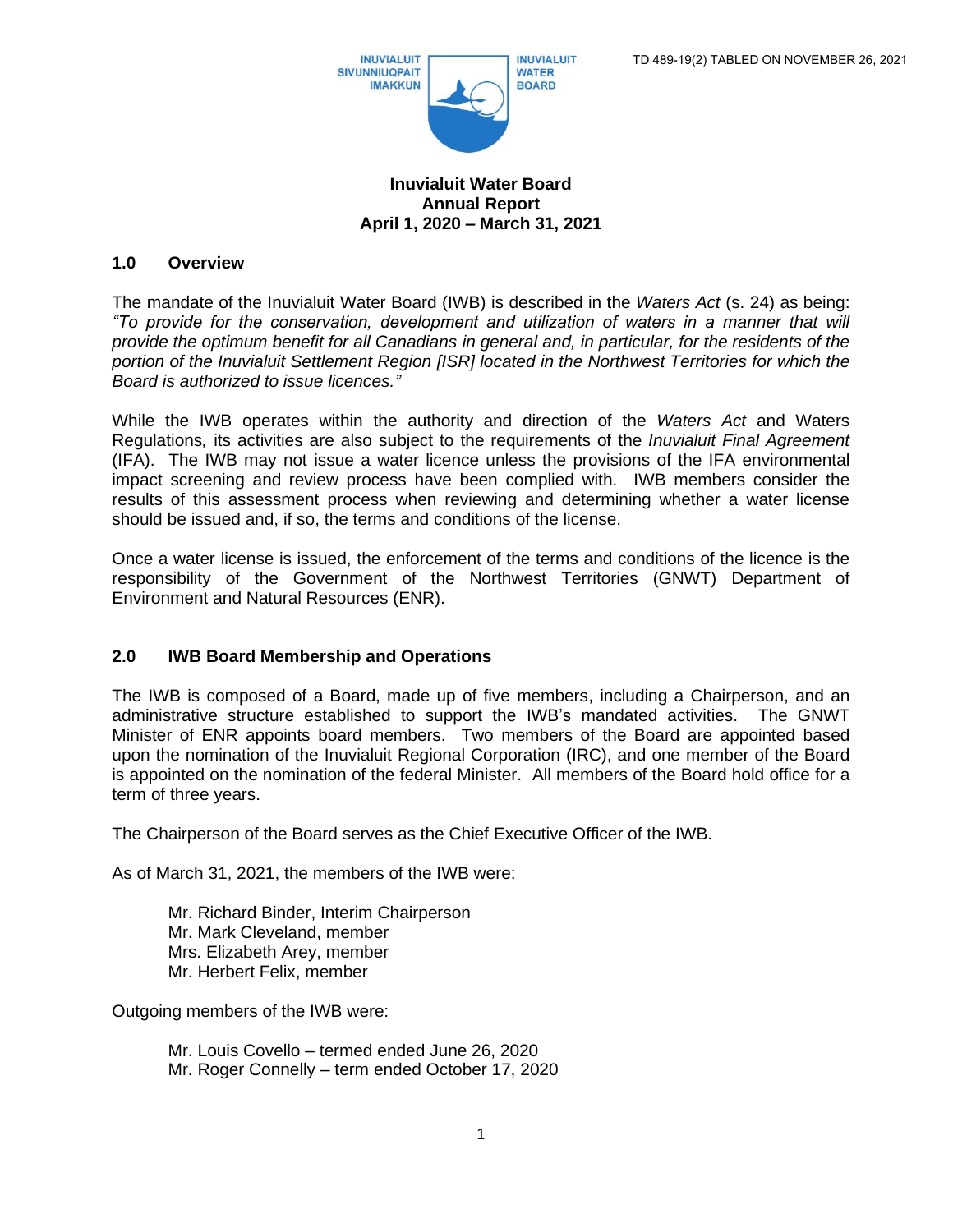During the year the Board met seven (7) times as follows:

| Meeting 449 | April 28, 2020         | Teleconference |
|-------------|------------------------|----------------|
| Meeting 450 | June 8, 2020           | Teleconference |
| Meeting 451 | June 26, 2020          | Teleconference |
| Meeting 452 | September 8 - 10, 2020 | Inuvik         |
| Meeting 453 | October 15, 2020       | Teleconference |
| Meeting 454 | January 15, 2021       | Teleconference |
| Meeting 455 | March 24, 2021         | Teleconference |

## **3.0 IWB Operations**

Based in Inuvik, NT, the IWB administrative personnel are members of the GNWT Public Service. The staff members are:

- Mardy Semmler Executive Director
- Freda Wilson Office Administrator
- Bijaya Adhikari, PhD Science and Regulatory Coordinator
- Vacant IWB Regulatory Officer

The IWB operates based upon a fiscal year that matches that of the GNWT – April 1 through March 31 of the following calendar year. Core funding for IWB activities is provided through a contribution agreement between the GNWT (ENR) and the IWB. In addition, in any particular year, the IWB may also receive financial support from various organizations, governments or government departments and/or agencies for specific projects or activities. During 2020 - 2021 the IWB received \$924,000 under the contribution agreement with ENR. In addition, in-kind contribution for office facilities with a value of \$61,693 was provided by GNWT.

Financial details related to IWB activities during the past year are outlined in the IWB's 2020 - 2021 audited financial statements. The IWB's external auditor for the fiscal year was Crowe MacKay LLP, chartered accountants, located in Yellowknife, NT. The financial statements are enclosed with this report.

In support of its mandate, the IWB has established standardized rules and procedures for the licensing process. These include documentation to guide administrative licensing matters as well as specific rules to guide the conduct of water licence application reviews and assessments. This information is publicly available through the IWB website (www.inuvwb.ca).

## **4.0 IWB Water Licensing Activities 2020 – 2021**

#### **Water Licensing**

The IWB issues Type A and Type B Water Licences. A determination of the type of licence to be issued is largely dependent upon the volume of water used and the types of waste disposed of during a licensed activity.

In general terms:

- Type A Water Licences – are issued for larger scale industrial and commercial developments such as the Inuvik to Tuktoyaktuk Highway.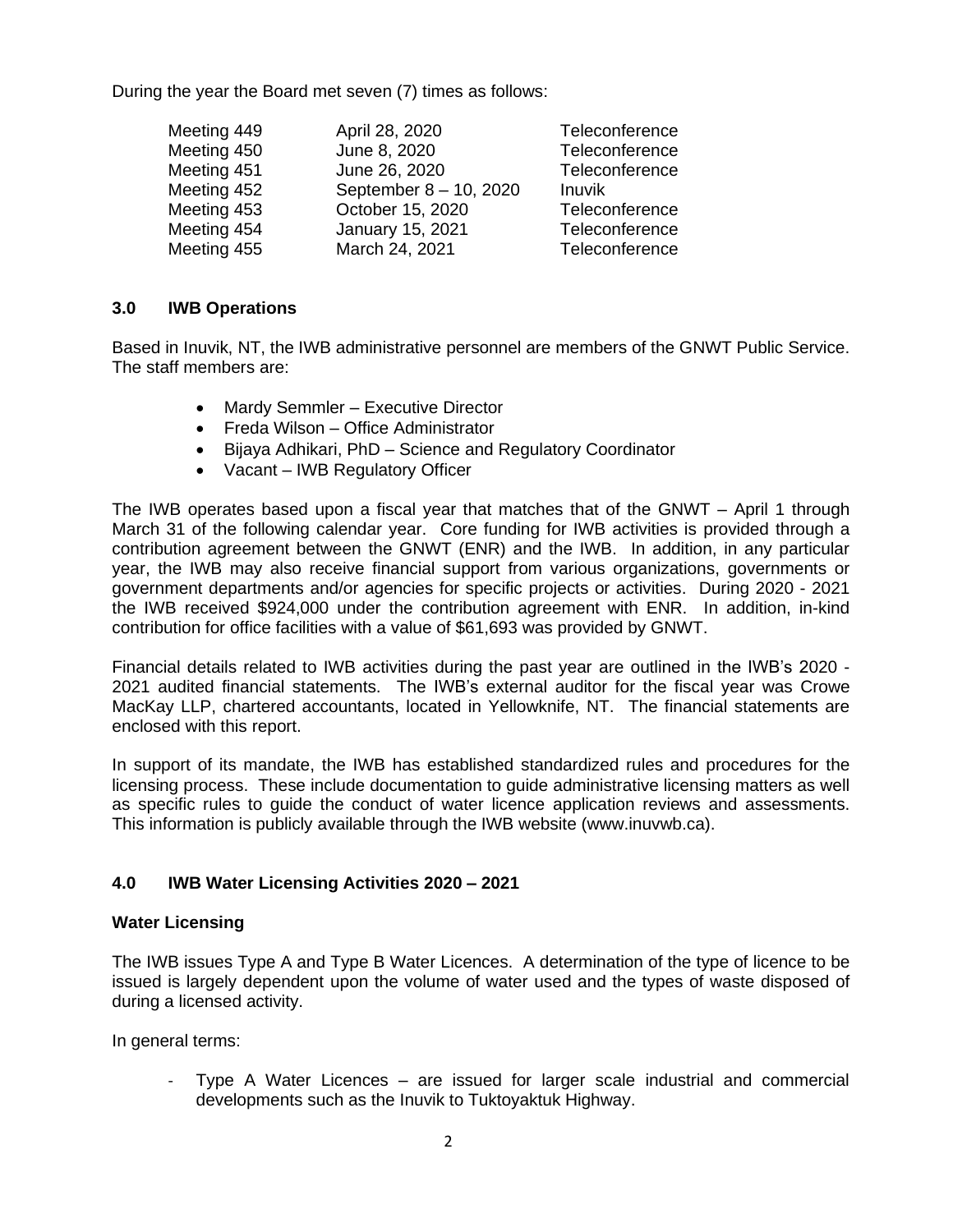- Type B Water Licences – are issued for municipalities' water/waste services and smaller scale activities including most environmental clean-up projects.

As of March 31, 2021, there were fourteen (14) active water licences and twenty-three (23) expired water licences. The categories of active licences include:

- Municipal: 5
- Industrial: 6
- Miscellaneous: 3

## *Type A or B Water Licences Issued (New)*

• There were no new licences issued during this fiscal year.

## *Type A or B Water Licences Issued (Renewed):*

• Type B Licence N7L3-1619, was renewed and issued to the Hamlet of Paulatuk on October 15, 2020. This licence renewed a prior licence and authorized the use of water and the deposit of waste for municipal services in the community. The terms and conditions of the license allow for the use of the existing water treatment plant and the solid and sewage waste disposal facilities operated by the Hamlet for a five-year period.

Prior to licence renewal the IWB Board and senior staff members visited the community of Paulatuk, toured the fresh-water intake and treatment plant, solid and sewage waste disposal facilities and met with the hamlet Mayor and councillors as well as the hamlet's operations staff to discuss a broad range of issues related to the provision of water and waste services in their community. Although invited to accompany the Board on the community tour, the ENR Water Resources Officer was not available to participate.

• Type B Licence N7L1-1836 was renewed and issued to Imperial Oil Resources on June 26, 2020 for the remediation of the BAR-C / Tununuk Point Remediation Project. The renewal application was submitted on April 17, 2020 and the licence was renewed with an expiry date of June 30, 2040.

## *Type A or B Water Licence Assignment, Cancellation or Amendment*

• The IWB did not assign, cancel, or amend any water licences during this reporting period.

## *Type A or B Water Licences Expiring During the Year*

• No non-renewed Type A or B Water Licences expired during the fiscal year.

#### **Licence Management Activities**

In addition to processing licence applications, the IWB is charged with reviewing and approving management plans associated with licences, as well as reviewing water licence inspection reports and annual reports from licence holders. During the year the following activities related to this responsibility occurred.

#### *Management Plan approvals*

- N7L3-1619 Hamlet of Paulatuk Municipal Water Licence
	- o Solid Waste Disposal Facilities Operation and Maintenance Plan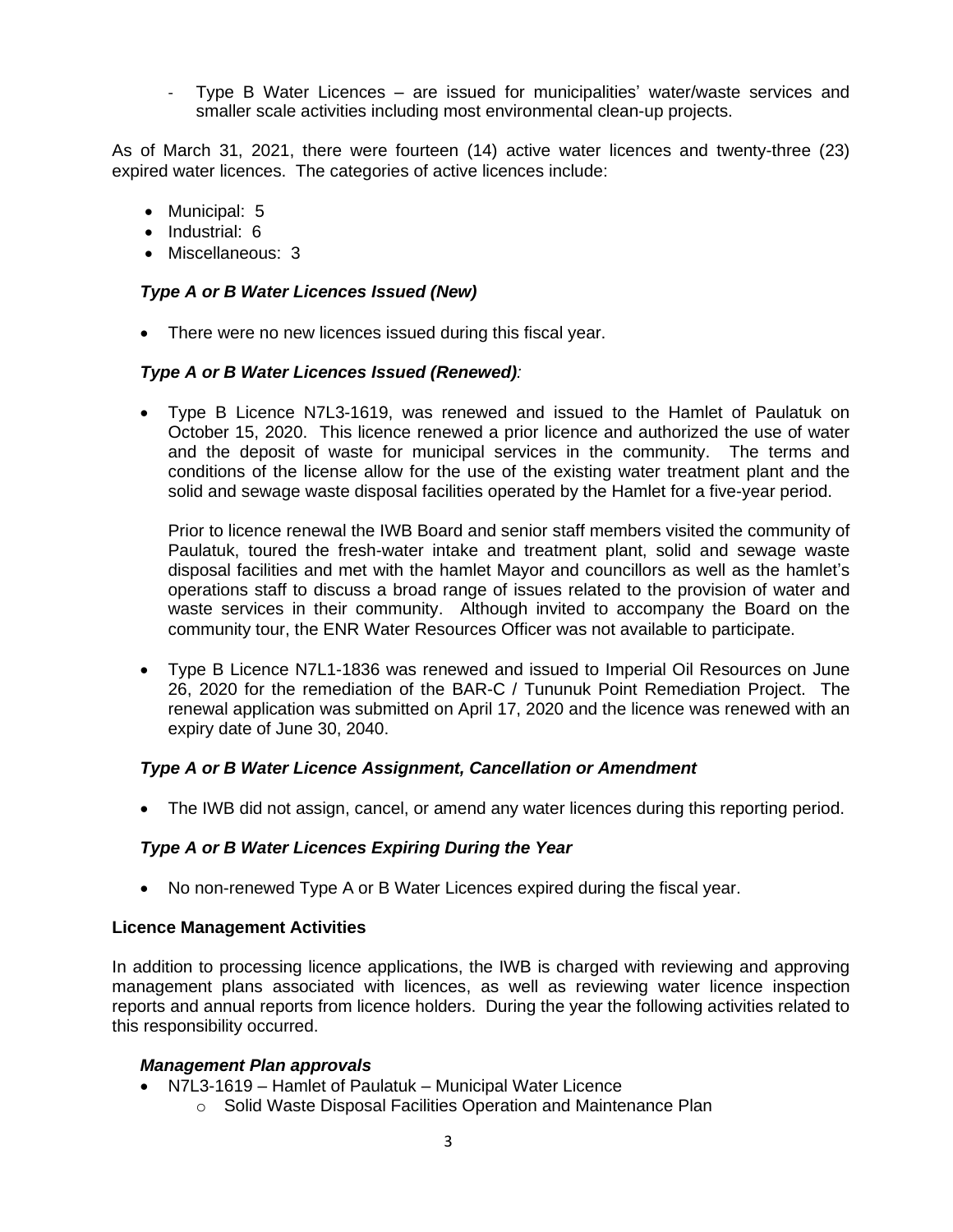- o Sewage Waste Disposal Facilities Operation and Maintenance Plan
- o Spill Contingency Plan
- o Hazardous Waste Management Plan
- o Interim Closure and Reclamation Plan
- N7L3-1531 Hamlet of Sachs Harbour Municipal Water Licence
	- o Solid Waste Disposal Facilities Operation and Maintenance Plan
	- o Sewage Waste Disposal Facilities Operation and Maintenance Plan
	- o Hazardous Waste Management Plan
	- o Spill Contingency Plan
- N7L8-1831 Imperial Oil Resources BAR-C / Tununuk Point, NWT
	- o Spill Contingency Plan
	- o Monitoring Plan
	- o Erosion, Sediment and Drainage Control Plan
- N5L1-1843 GNWT Infrastructure Gunghi Creek Culvert Replacement Project
	- o Environmental Management Plan
	- o Surveillance Network Program Quality Assurance / Quality Control Plan
	- o Erosion and Sediment Control Plan
	- o Wildlife Management Plan
	- o Aquatic Effects Monitoring Plan (Fisheries Management Plan)
- N5L8-1841 Imperial Oil Environmental and Property Solutions Tuk Base, NWT
	- o Remedial Action Plan
	- o Waste Management Plan
	- o Spill Contingency Plan
	- o Erosion and Sediment Control Plan
	- o Permafrost Monitoring Plan
	- o Reclamation, Closure and Monitoring Plan
	- o Emergency Preparedness and Monitoring Plan

# *Annual and Sump Monitoring Reports Reviewed*

- N3L3-0570 Hamlet of Aklavik 2019 Annual Report
- N5L3-0714 Hamlet of Tuktoyaktuk SNP Lab Results for Solid Waste Site and Sewage Lagoon Report
- N5L3-0714 Hamlet of Tuktoyaktuk 2020 Annual Report
- N7L3-1525 Hamlet of Ulukhaktok 2020 Annual Report
- N7L3-1531 Hamlet of Sachs Harbour 2019 Annual Report
- N7L3-1619 Hamlet of Paulatuk Surveillance Network Program Lab Results
- N7L3-1619 Hamlet of Paulatuk 2020 Annual Report
- N7L1-1815 MGM Energy Corporation Unipkat M-45/Kumak I-25 Sump 2019 Site Monitoring Report
- N7L1-1835 GNWT INF ITH 2018 2019 Annual Report
- N7L1-1835 GNWT INF ITH 2019 SNP Report
- N7L1-1835 GNWT INF ITH 2019 2020 Annual Report
- N7L1-1834 Shell Canada, Camp Farewell 2019 Annual Report
- N7L1-1836 Imperial Oil Resources, BAR-C 2020 Annual Report
- N5L1-1843 GNWT Infrastructure Gunghi Creek Culvert Replacement 2020 Annual Report
- N5L8-1837 Repsol Oil and Gas Canada Inc. 2019 Annual Report
	- o Reclamation, Closure and Monitoring Plan (revised)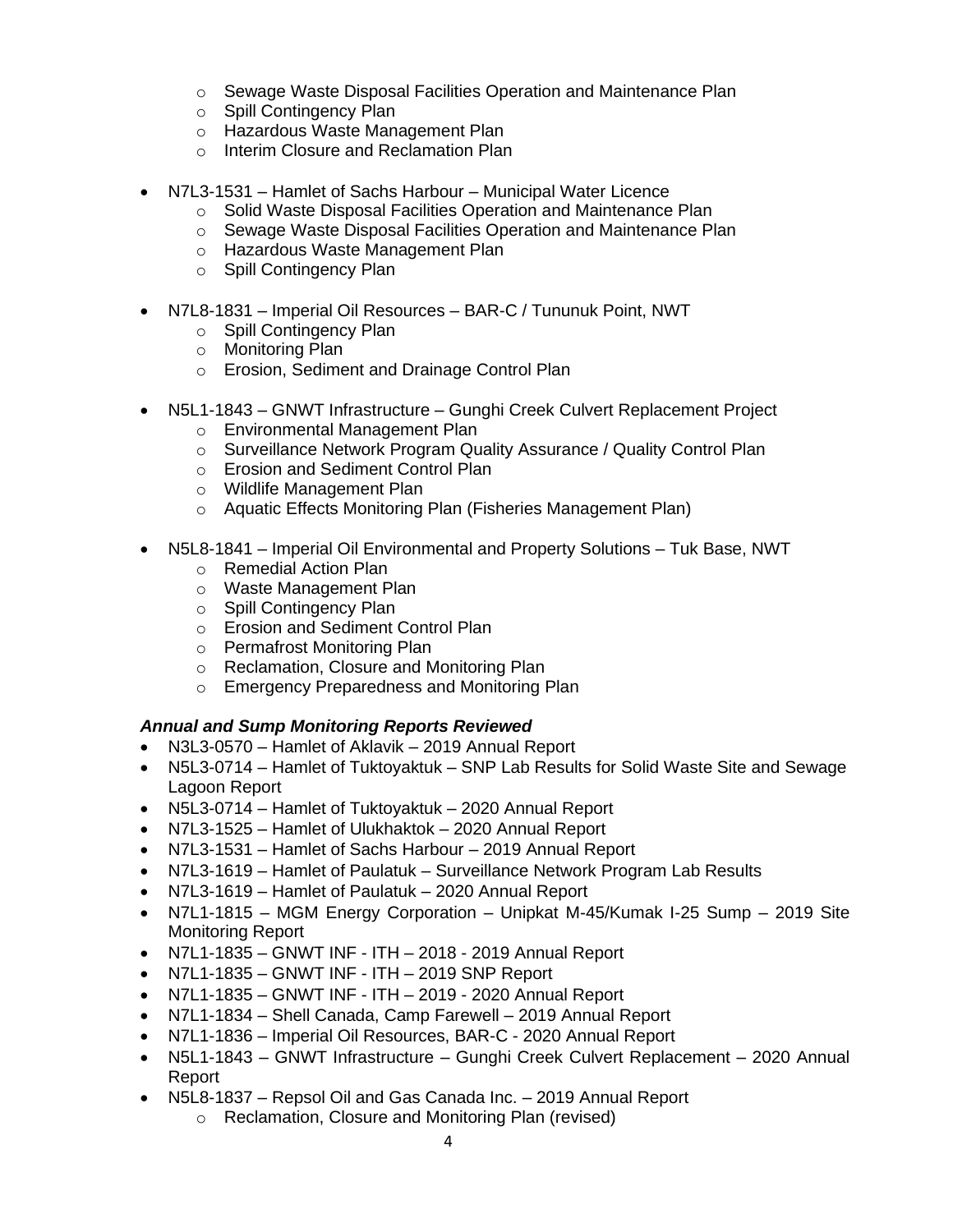- N5L8-1837 Repsol Oil and Gas Canada Inc. 2020 Annual Report
- N3L8-1838 Northwest Territories Power Corporation Aklavik, NT 2020 Annual Report
- N5L8-1841 Imperial Oil Tuk Base Remediation Project 2019 Annual Report
- N3L8-1844 Northwestel Inc. Taglu Asset Removal Project 2020 Annual Report
- N5L8-1840 Environment and Climate Change Canada (ECCC) Mould Bay Final Report

## *Inspection Reports Received and Reviewed*

- N7L1-1797 MGM Energy Corporation Burnt Lake
- N7L1-1835 GNWT Infrastructure Inuvik to Tuktoyaktuk Highway
- N5L1-1843 GNWT Infrastructure Gunghi Creek
- N3L1-1710 Inuvialuit Petroleum Corporation Ikhil Drilling Waste Sump
- N3L1-1727 Inuvialuit Petroleum Corporation Ikhil Camp Sump
- N7L1-1769 Japex Canada Ltd. Mackenzie Delta Gas Hydrate Project
- N7L1-1773 Shell Canada 3-D Seismic Project
- N5L8-1841 Imperial Oil Tuk Base Remediation Project
- N3L8-1844 Northwestel Inc. Taglu Microwave Tower Asset Removal

### **5.0 Other IWB Activities**

Although IWB activities and projects were limited during this year due to the COVID-19 Pandemic and the associated travel restrictions, the IWB engaged in additional activities in support of its mandate. These included:

#### *World Water Day*

Initiatives identified in the IWB's Communications Strategy included public education and awareness projects dealing with water and waste management. The IWB engaged in a partnership with Parks Canada who hosted a World Water Day 2021 event with the staff and students at the Angik School in Paulatuk. The IWB assisted Parks Canada by providing Hazardous Waste Management and World Water Day pamphlets and Inuvialuit Water Board information and fact sheets to hand out to the students and to participants during the community open house event.

#### *Involvement in Meetings and Conferences*

IWB Board members and staff are regularly asked to participate in meetings and conferences related to the IWB mandate. During the COVID-19 Pandemic, numerous meetings were held to ensure staff safety and return to work initiatives. Some of the meetings and conferences attended in the past year include:

- Pan Territorial Board Forum Steering Committee teleconferences
- Meetings with Stakeholders:
	- $\circ$  Inuvialuit Petroleum Corporation Inuvialuit Energy Securities Project (IESP)
	- $\circ$  ECCC Mould Bay
	- o Canada Energy Regulator (CER)
	- o Department of Fisheries and Oceans (DFO) Gunghi Creek
- Mack Travel Building GNWT Employees Meeting Return to work directives
- Critical Infrastructure Security Briefings
- Mack Travel Building Risk Assessments Return to work planning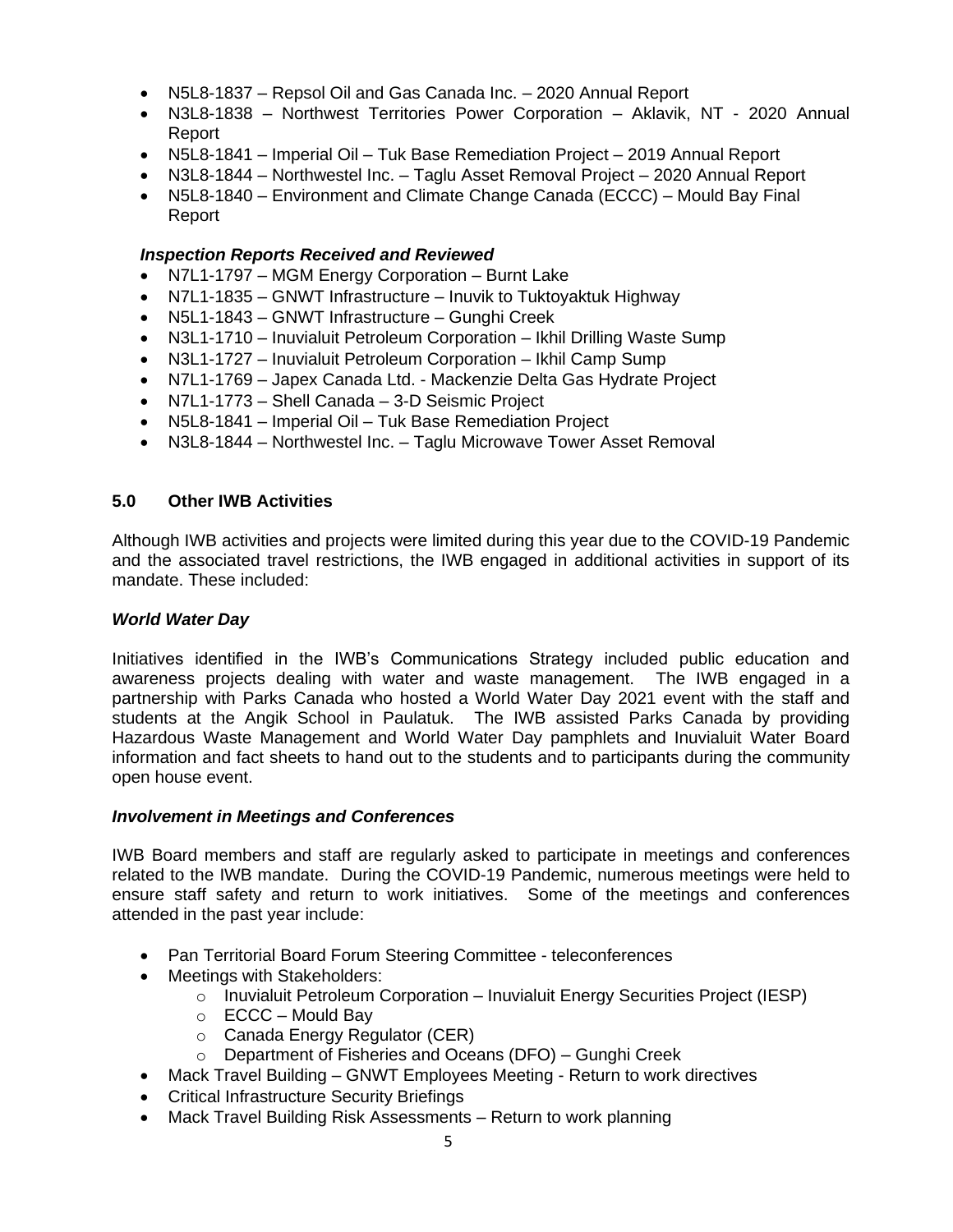- Mack Travel Building  $-2<sup>nd</sup>$  Floor COVID-19 Guidelines
- Discussion of *Access to Information and the Protection of Privacy (ATIPP)* Act amendments
- Inuvialuit Regional Corporation ISR Waste Sites and Sumps

## *Activities with other Regulatory Boards within the NWT*

The IWB has continued to communicate and collaborate with other regulatory boards within the Mackenzie Valley and the ISR on areas of common interest related to water and waste licencing.

#### *Other Administrative and Board Activities*

GNWT ENR informed the IWB that the website required translation to French. The IWB discussed the requirements with ENR Communication division and determined that the IWB website main pages would be translated into French.

As required under the *Waters Act*, the IWB maintains a Public Register (all documents related to all water licence applications, licensing and reporting). The Public Register is housed in the Inuvik IWB office. A copy of the Public Register can be accessed on-line through the IWB website [\(www.inuvwb.ca\)](http://www.inuvwb.ca/) and also includes a French version.

Throughout the year, in addition to fulfilling its core-mandated responsibilities, the IWB channelled significant time and effort in communicating with and discussing issues of shared interest or concern with communities and other regional and territorial bodies holding contributing responsibilities in the overall management of the regional and territorial environment. This beneficial sharing of information and broad coordination of approach and effort will continue throughout 2021 - 2022.

#### **6.0 Areas of Focus for 2021 / 2022**

During the 2021 / 2022 year the IWB will focus on the following priorities:

- As per Goal 1 of the IWB Strategic Plan, the IWB will continue its efforts to monitor and improve the efficiency, effectiveness and timeliness of all licensing processes; will develop or update policies and procedures that reflect best practices and are generally consistent with other jurisdictions; and will engage in regulatory improvement processes and discussions related to water and waste management.
- As per Goal 2 of the IWB Strategic Plan, the IWB will implement its Communications Strategy to ensure all parties are aware of the IWB`s processes, decisions and actions and the responsibilities of applicants and licence holders – including, but not limited to, the development of information fact sheets, pamphlets and brochures for general distribution.
- As per Goal 3 of the IWB Strategic Plan, the IWB will continue to work in partnership with government, resource management boards and communities with the aim of collaboratively enhancing community awareness and capacity in effective water use and waste management.
- As per Goal 4 of the IWB Strategic Plan, the IWB will review its staffing requirements to ensure the IWB is functioning efficiently and effectively.